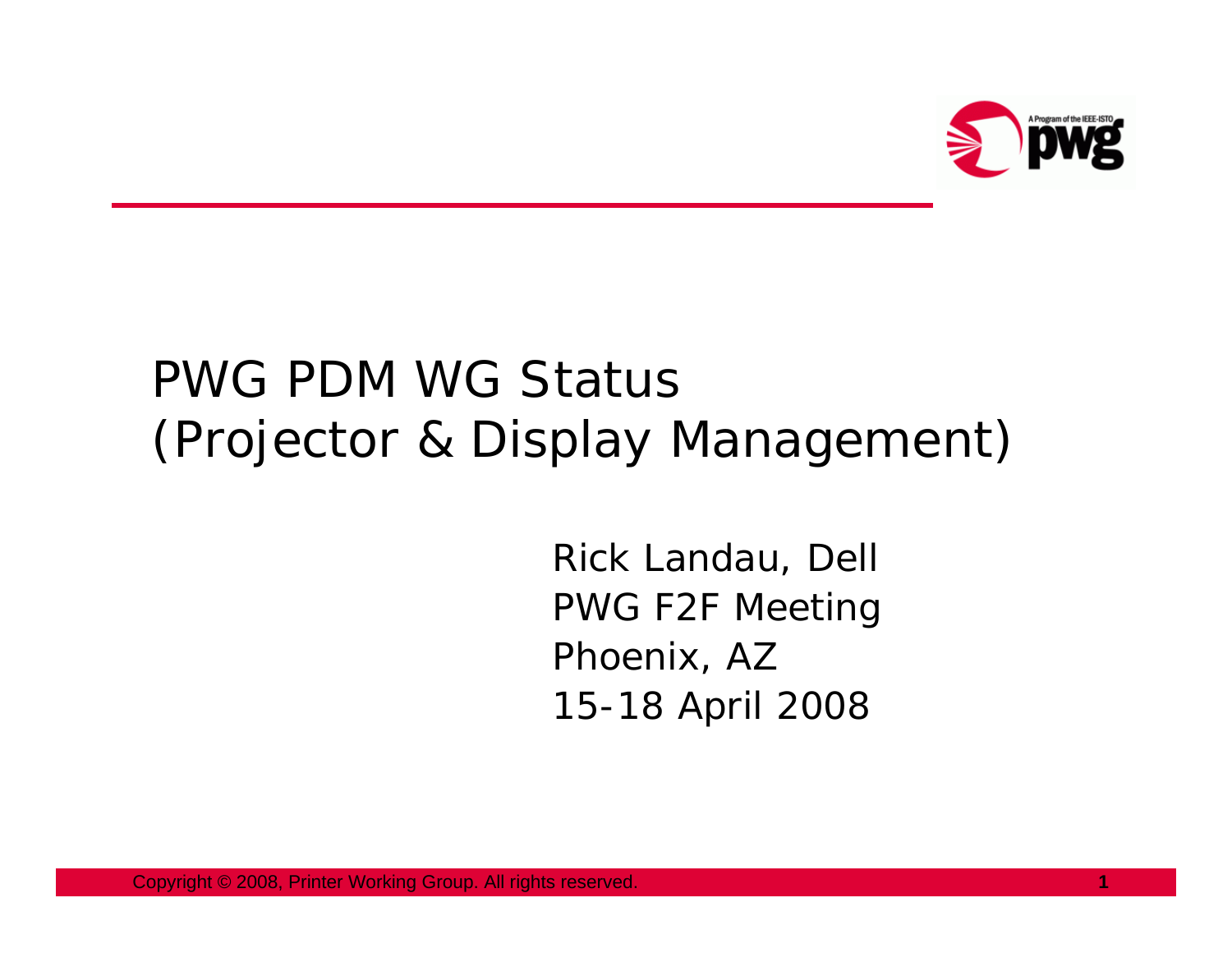## Done with the Bulk of Development



- Preliminary draft of MIB completed
	- Defined in abstract XML, machine-translated to ASN.1
	- Defines approx 16 groups, 125 properties
		- 8 groups mandatory, 8 optional
- MIB embedded in PWG doc to define standard
	- Started with ISC MIB doc skeleton
	- Added approx 25 pages of explanatory text, some normative
	- A few sections remain, e.g., conformance
- PWG has assigned an OID arc to projectorDisplayMIB

```
• enterprises(1.3.6.1.4.1)
.pwg(2699)
  .experimental(2)
     .projectorDisplayMIB(4)
```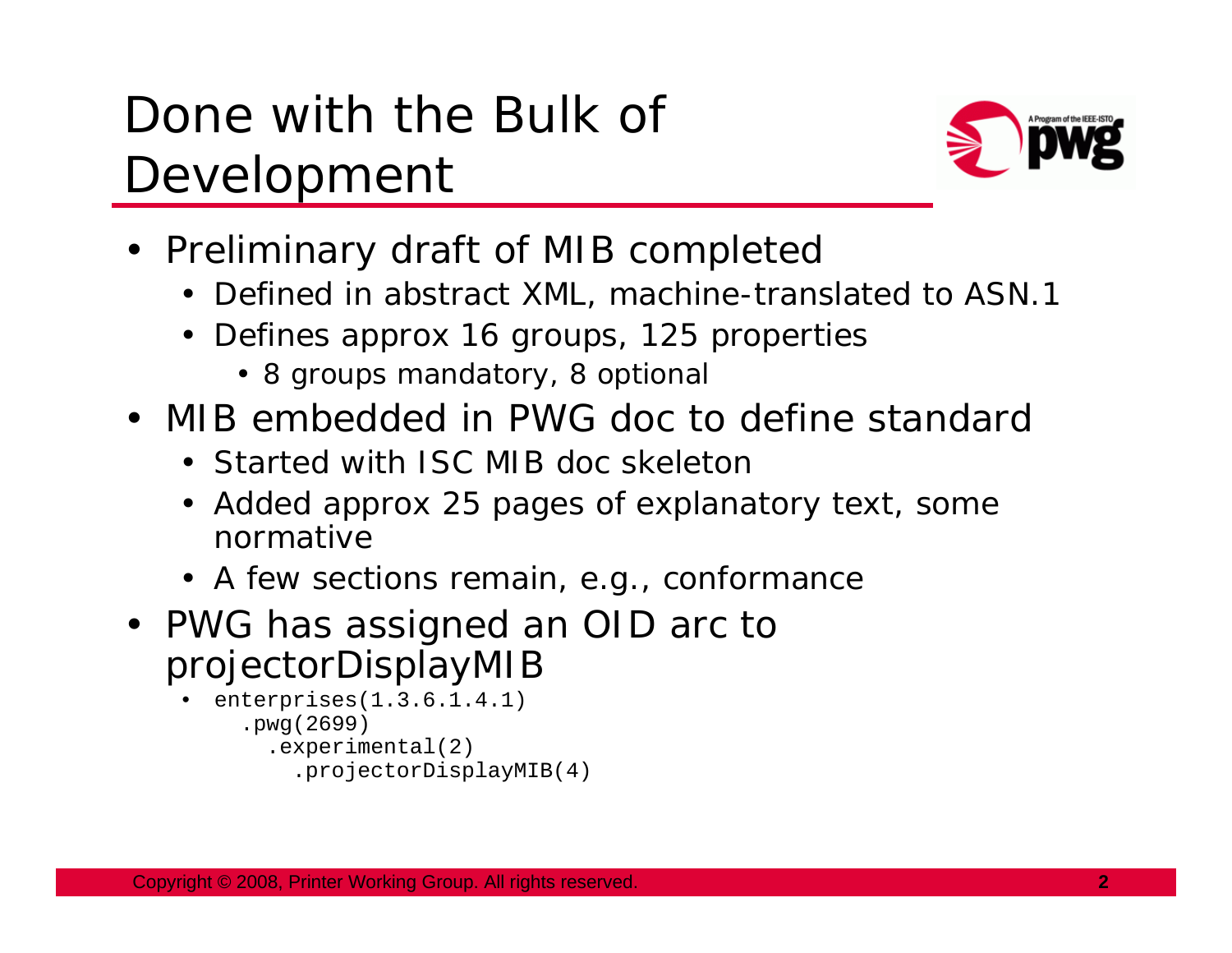## Remaining to be Done



- Line-by-line review
	- Collect needed fixes in ToDo list (already started)
- Fix items in ToDo list
	- Edit XML, regenerate MIB, reintegrate with doc, compile
- Send out for public comment
	- InfoComm trade show: June, Las Vegas
	- CEDIA trade show: September, Denver
	- Consultants and magazines
		- Press release? Does PWG have a process?
	- Printed copies
	- PDFs (and MIB text) on CDs?
	- MIB Doctors